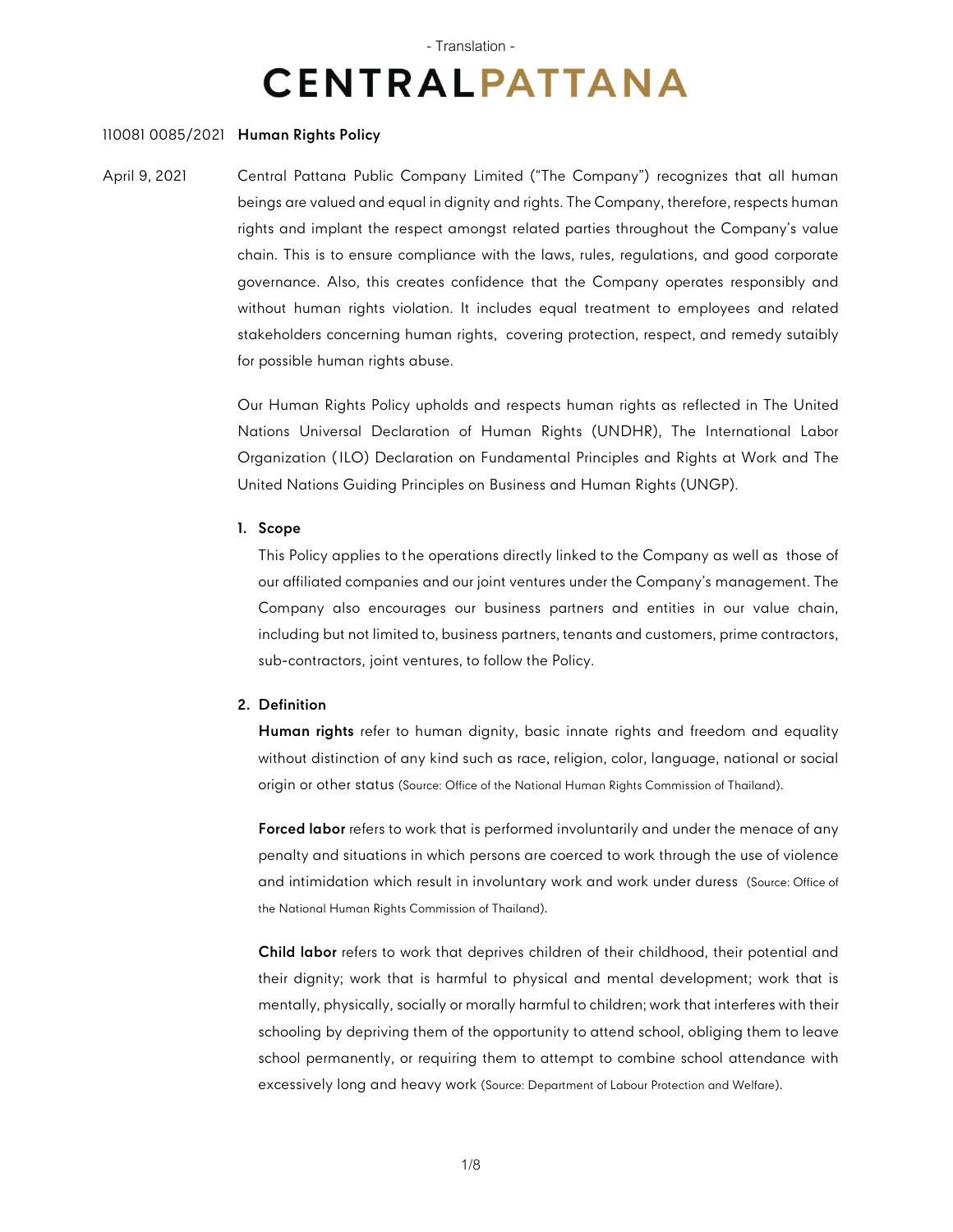**Vulnerable groups** refer to groups of people who have less resources or less power to deal with problems caused by social inequality which may be caused by disparities in physical and social status, incarceration or restricted freedom, poverty, and structural injustice (Source: Union for Civil Liberty).

According to the Company's Human Rights Policy, vulnerable groups cover children, pregnant women, the disabled, the elderly, immigrant workers, contract workers, and local communities, for instance.

**Value chain** refers to a set of interlinked activites that create added value to the Company, throughout its business processes in which each stage is intertwined and adds value before the products or service being delivered to its customers.

**Stakeholders** refer to an individual or group that can affect or is affected by the Company's operations in terms of positive or negative and direct or indirect operations, for instance, our employees, customers, business partners and alliance, the society, community, and environment.

## **3. Human Rights Policy**

All human beings are born free and equal. Human Rights Policy is applicable to all activities of the Company. The Board of Directors, executives, and all employees are committed to respecting and promoting human rights by the following practices:

- 3.1 Treat everyone equally on a basis of human dignity according to human rights principles without discrimination of any kind based on race, nationality, gender, age, color, religion, opinion, physical conditions, social or family status, or any other distinctions.
- 3.2 Ensure that all of our business activities do not violate human rights of any related parties neither directly nor indirectly.
- 3.3 Contribute to the promotion and respect of human rights to prevent violation that might be caused by the Company's business activities.
- 3.4 Support our business partners and entities in our value chain to develop understanding about this Human rights Policy.
- 3.5 Track and monitor the human rights risk and impact assessment regularly and formulate suitable risk management guidelines or measures.
- 3.6 Establish effective procedures for complaint handling and data retaining as well as consistently develop the whistleblowing channel for human rights violation.
- 3.7 Disclose data about the progress on our activities regarding human rights on our annual report (56-1 One Report) and on our website or other appropriate channels.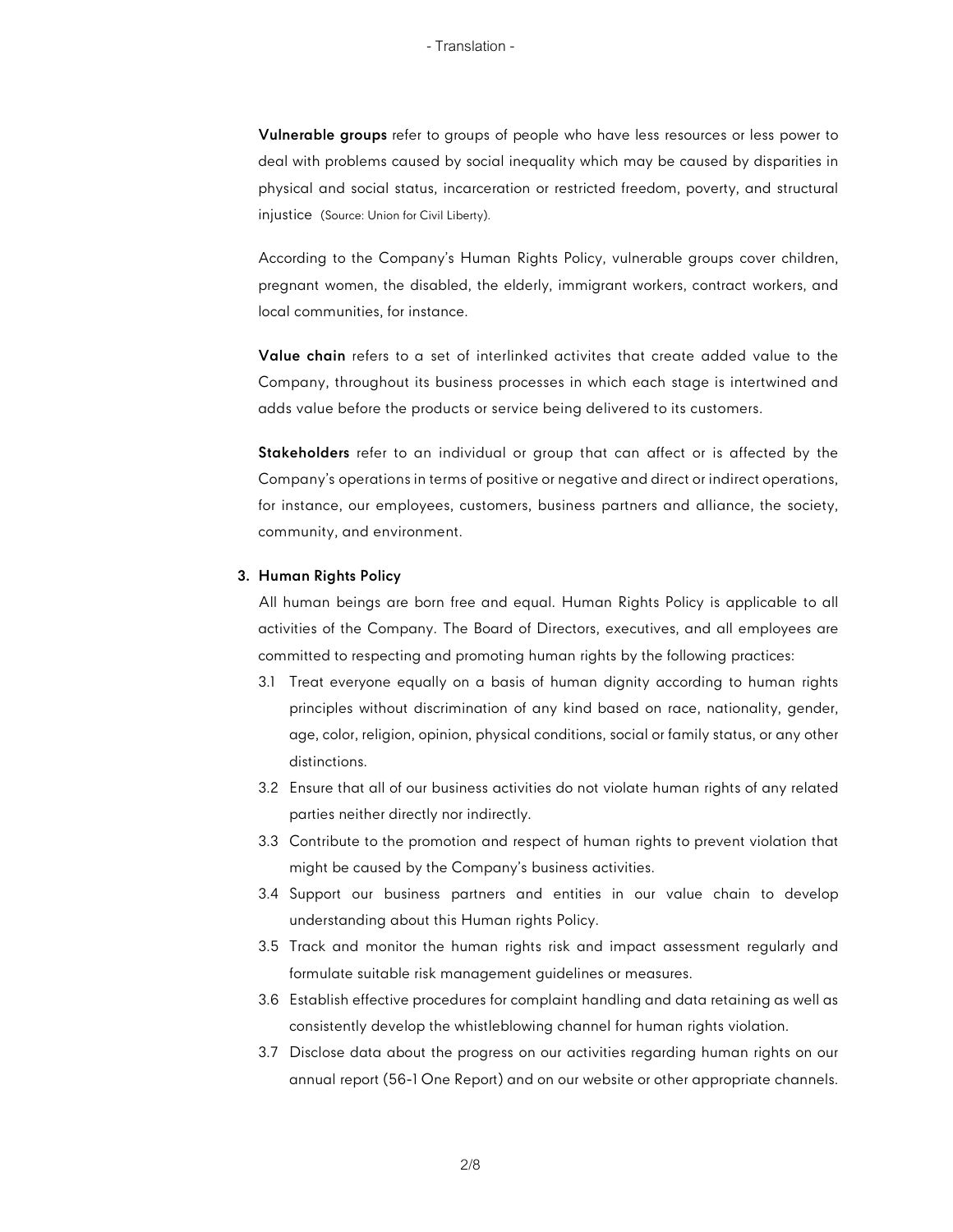#### - Translation -

This Human Rights Policy covers the rights of our significant stakeholders, namely, 1) employees, including both permanent and temporary ones, 2) customers, including both tenants and shoppers, 3) business partners and alliance, and 4) the society, community, and environment. The guidelines on the treatment of each stakeholder group are as follows:

- **1) Rights of employees:** providing suitable working conditions without discrimination, supporting the respect of diversity in the organization, providing opportunities for employment of physically challenged people, providing occupational health and safety, providing a workplace free from intimidation, listening to employees' voice to as well as consistently improving employment conditions and working environment.
- **2) Rights of tenants and service users:** paying attention to health and safety of customers; doing business activities responsibly, impartially, and without intimidation in any form; respecting the privacy rights of customers by providing a secure and standard system of retaining customers' personal data.
- **3) Rights of business partners and alliance:** promoting suitable and fair employment according to the laws and international labor standards, offering fair pay and hours of work without discrimination, paying attention to health and safety of workers, working against illegal employment and intimidation in any form.
- **4) Rights of the society, community, and environment:** operating business with responsibility and respect for the society, community and environment; raising the standard of living, health, and safety in the community; being responsible for the environment conservation and energy saving by minimizing negative impacts of business activities on the society, community, and environment.

#### **4. Practices on human rights for labor**

To minimize the risk of possible human rights violation, the Company sets out the guidelines of practices on human rights to meet international standards which cover fundamental rights and labor rights that are in line with the Company's context. In addition, the Company monitors the practices throughout value chain to ensure that they accord with the guidelines as follows:

#### **4.1 Forced Labor**

- 4.1.1 Not engage in any form of forced labor.
- 4.1.2 Not engage in imprisonment or debt bondage of labor or any financial penalty such as non-payment, withholding or late payment of wages.
- 4.1.3 Not request for or accept money or pledge, or retain identification documents from employees in exchange with employment unless the actions are not against the laws.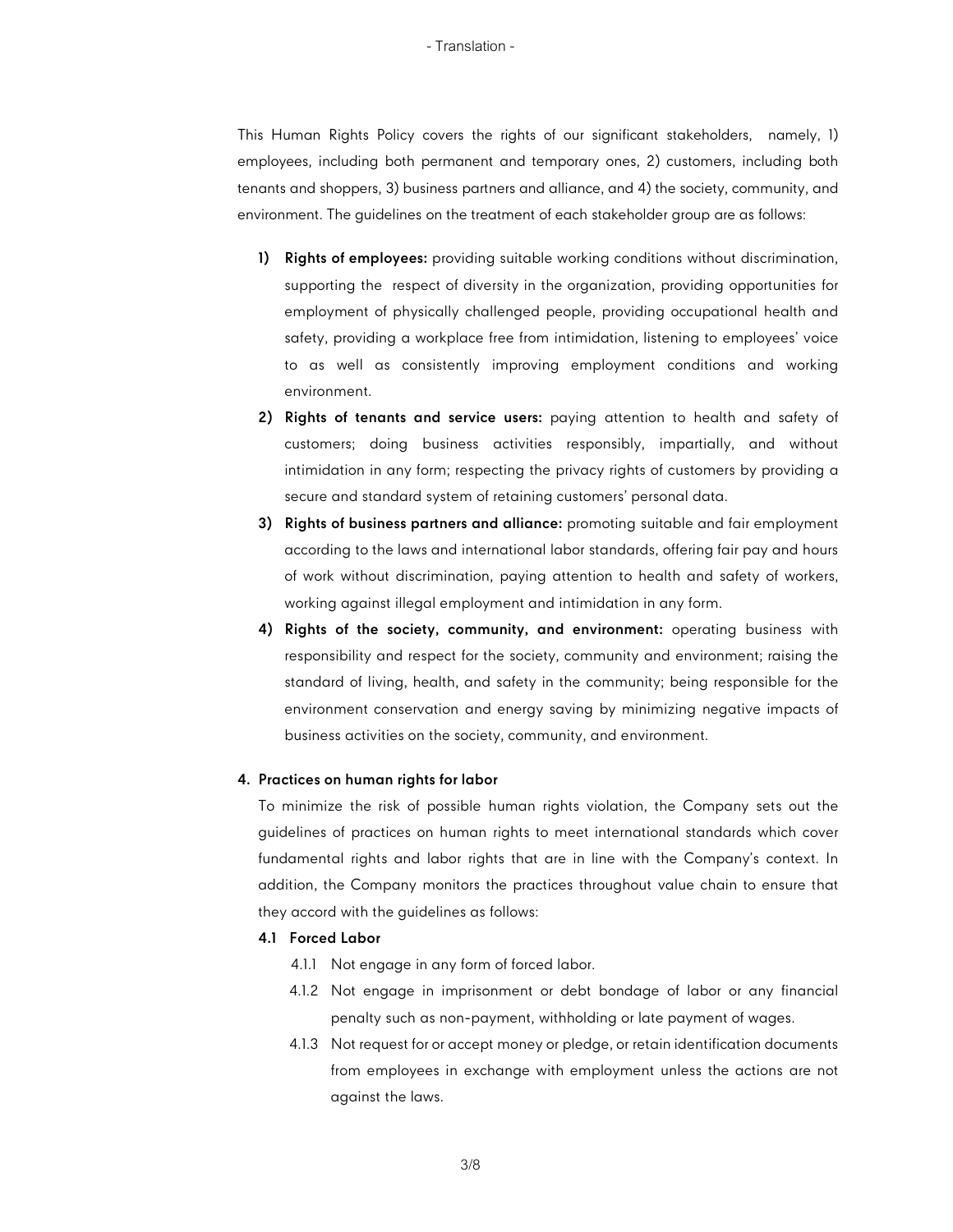- 4.1.4 Not engage in coercion, intimidation, or any form of violence through physical, verbal or mental abuse.
- 4.1.5 Not limit mobility rights or engage in isolation e.g. banning employees from travelling outside of the workplace or residential area, isolating them from the community and society.
- 4.1.6 Not engage in any form of human trafficking labor.
- 4.1.7 Not deprive of rights and priviledges or refuse to provide basic human needs.

# **4.2 Child labor**

- 4.2.1 Not engage in or support the hiring of child labor under the age specified by the laws.
- 4.2.2 Not engage in or support working in unsafe conditions or environment hazardous to child labor's health, safety, or development.
- 4.2.3 Not engage in or support child labor without the parents' consent.
- 4.2.4 Not engage in or support child labor that interferes with their compulsory education.

## **4.3 Women labor**

- 4.3.1 Not assign female employees to do hazardous work harmful to health or physical conditions as specified by law.
- 4.3.2 Provide equitable pay for male and female employees for work in equal job grade or position.
- 4.3.3 Provide safe working environment for pregnant employees so that it is not harmful to their occupational health.
- 4.3.4 Provide facilities necessary for pregnant or breastfeeding employees at work.
- 4.3.5 Not dismiss, demote, or reduce benefits and welfare of pregnant employees due to their pregnancy.

## **4.4 Migrant workers**

- 4.4.1 Hire and support the hiring of migrant workers who possess legal work permits.
- 4..2.2 Provide clear employment contracts written in the language the migrant worker understands.
- 4.2.3 Provide fair wages and proof of every payment.

## **4.5 Occupational health, safety, and environment**

4.5.1 Provide safe workplace appropriate for the nature of work of each person and complying with laws or associated regulations in order to minimize risks of accidents, injuries, or any factor affecting physical or mental health of employees.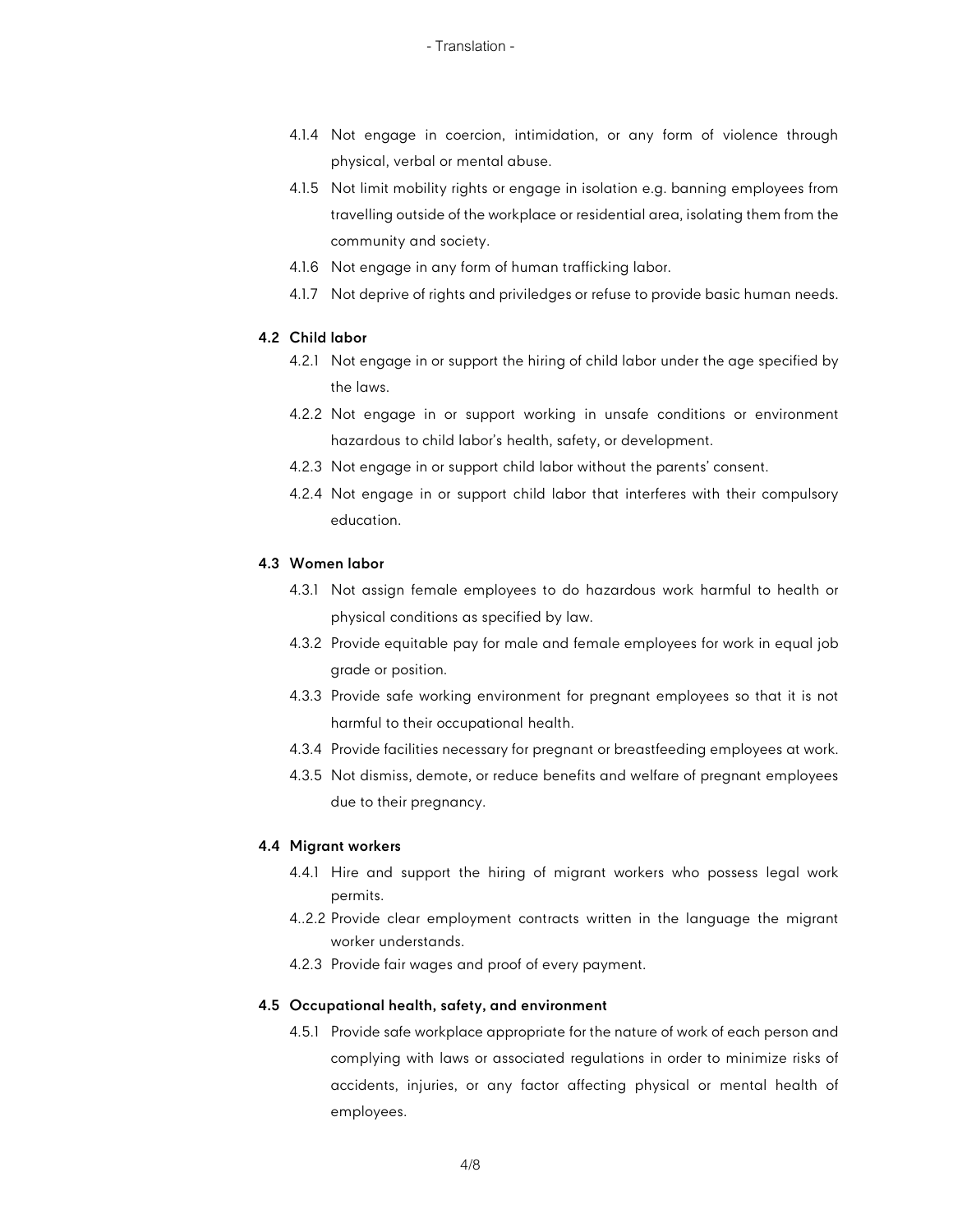4.5.2 Provide sufficient safety equipment and training to raise employees' awareness of safe workplace and act accordingly.

#### **4.6 Equality and non-discrimination**

- 4.6.1 Recruit employees based on job requirements and qualifications and not discriminate against any job applicant due to any other distinctions.
- 4.6.2 Commit to non-discrimination in hiring, compensation, welfare provision, promotion, and transfer, while not discriminate or promote discrimination against any other distinctions.
- 4.6.3 Commit to non-discrimination in employees' benefits, training, and career progression, taking into account the suitability for each job position.
- 4.6.4 Set and disclose performance appraisal results to employees in a transparent and fair manner in order to enable them to improve their performance.
- 4.6.5 Not infringe on or impede employees' rights to be exercised due to any other distinctions.
- 4.6.6 Not engage in termination and retirement due to any other distinctions.

## **4.7 Prevention of violence, menace, and harassment**

- 4.7.1 Prohibit violence, menace, and harassment of any kind.
- 4.7.2 Prohit power harassment or sexual harassment that might cause.
	- trouble, intimidation, humiliation, or disdain.
	- unsafe, threatening, hostile, or offensive environment.
	- unreasonable interferences.
	- effects on hiring, recruitment, appointment, tranfers, or compensation.

## **4.8 Compensation**

- 4.8.1 Provide employees' wages, overtime pay, and benefits in compliance with legal requirements.
- 4.8.2 Provide written and clear proof of payment to notify employees about the amount of payment, compensation, indemnity and benefits in compliance with legal requirements.
- 4.8.3 Provide employees' access to social security and other benefits in compliance with legal requirements.
- 4.8.4 Provide voluntary provident fund consisting of both the Company's and employees' contributions to make financial savings for retirement, resignation, disability and assurance for their family in case of untimely death.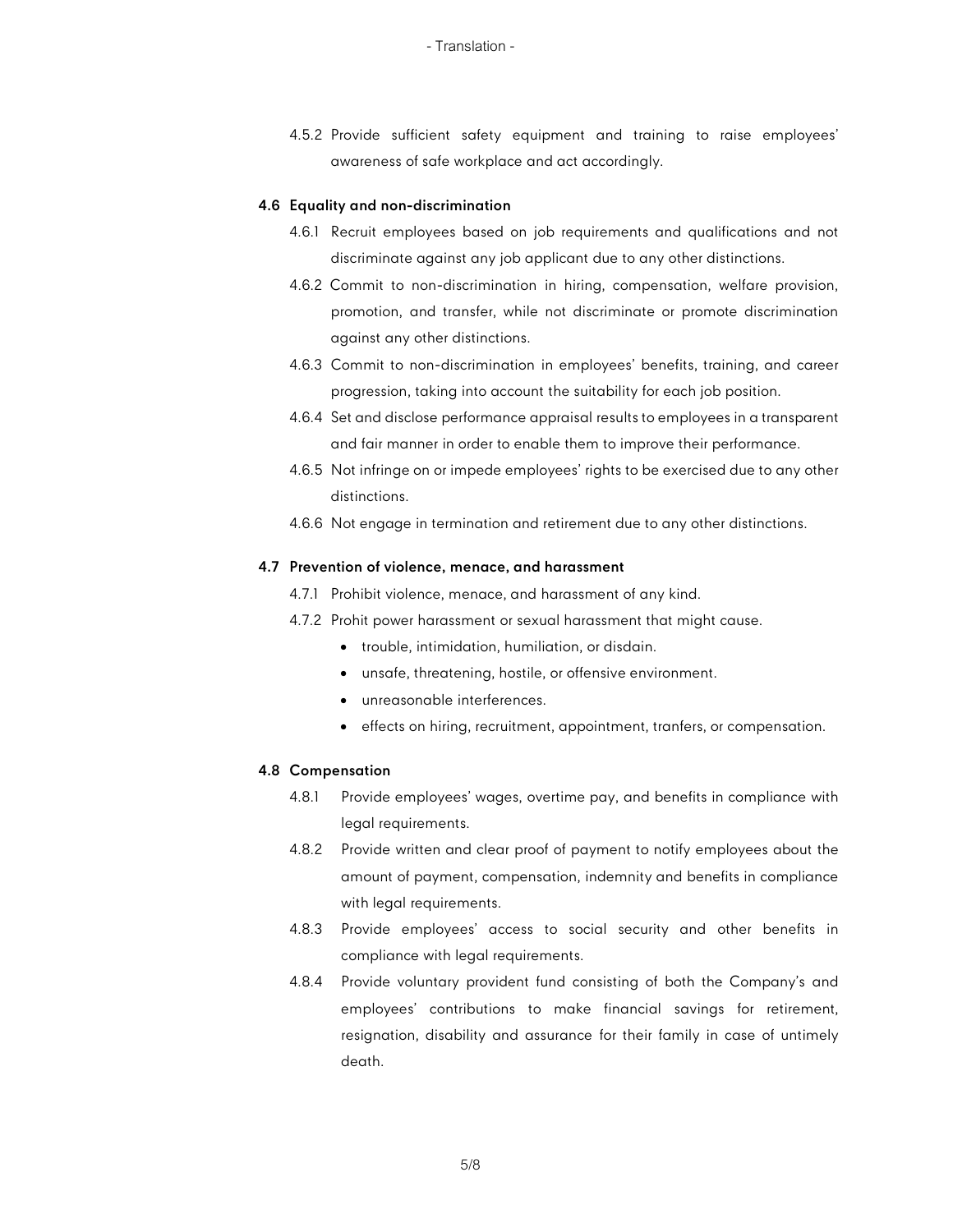#### **4.9 Working hours**

- 4.9.1 Offer clear start and finish times and appropriate hours of work and overtime in compliance with the laws.
- 4.9.2 Provide time and attendance system.
- 4.9.3 Provide reasonable breaks and rest periods.
- 4.9.4 Provide leaves, including vacation, business and other leaves, as well as provide annual public holidays in compliance with the laws.

## **4.10 Freedom of Association and Collective Bargaining**

- 4.10.1 Respect the right to freedom of opinion and expression, and the right to file a complaint through channels provided by the Company.
- 4.10.2 Respect the employees' decision whether to join a union or club, in which peaceful, weapon-free assembly can be performed as long as it does not affect effectiveness at work and continuity in service providing.
- 4.10.3 Not infringe on the right to assembly, except if the said infringements are done to protect public interests, to maintain peace and order, or to prevent any violation of the laws or the Code of Conduct.

#### **4.11 Dismissal and indemnity payments**

- 4.11.1 Not dismiss employees from their job in an unfair manner.
- 4.11.2 Notify a dismissal to employees in advance of the dismissal and offer compensation in compliance with laws.

#### **5. Human Rights Risk and Impact Assessment**

#### **5.1 Human Rights Impact Assessment (HRIA)**

The Company is committed to human rights impact assessment on stakeholders and vulnerable groups relevant to the Company with constant tracking of human rights assessment.

# **5.2 Human Rights Due Diligence (HRDD)**

The Company provides a procedure of human rights due diligence that identify risks and impacts caused by business activities and related stakeholders throughout value chain. With an aim to protect and alleviate the impacts on human rights, which are caused or may be caused by the Company's activities, the Company shall appropriately and adequately promote awareness, protection, respect, and remedy of human rights relevant to internal and external stakeholders.

## **6. Handling compliants**

6.1 Provide complaint and whistleblowing channels for human rights violation reports through the Company's website and other channels specified by the Company such as https://www.centralpattana.co.th/en/whistle-blowing.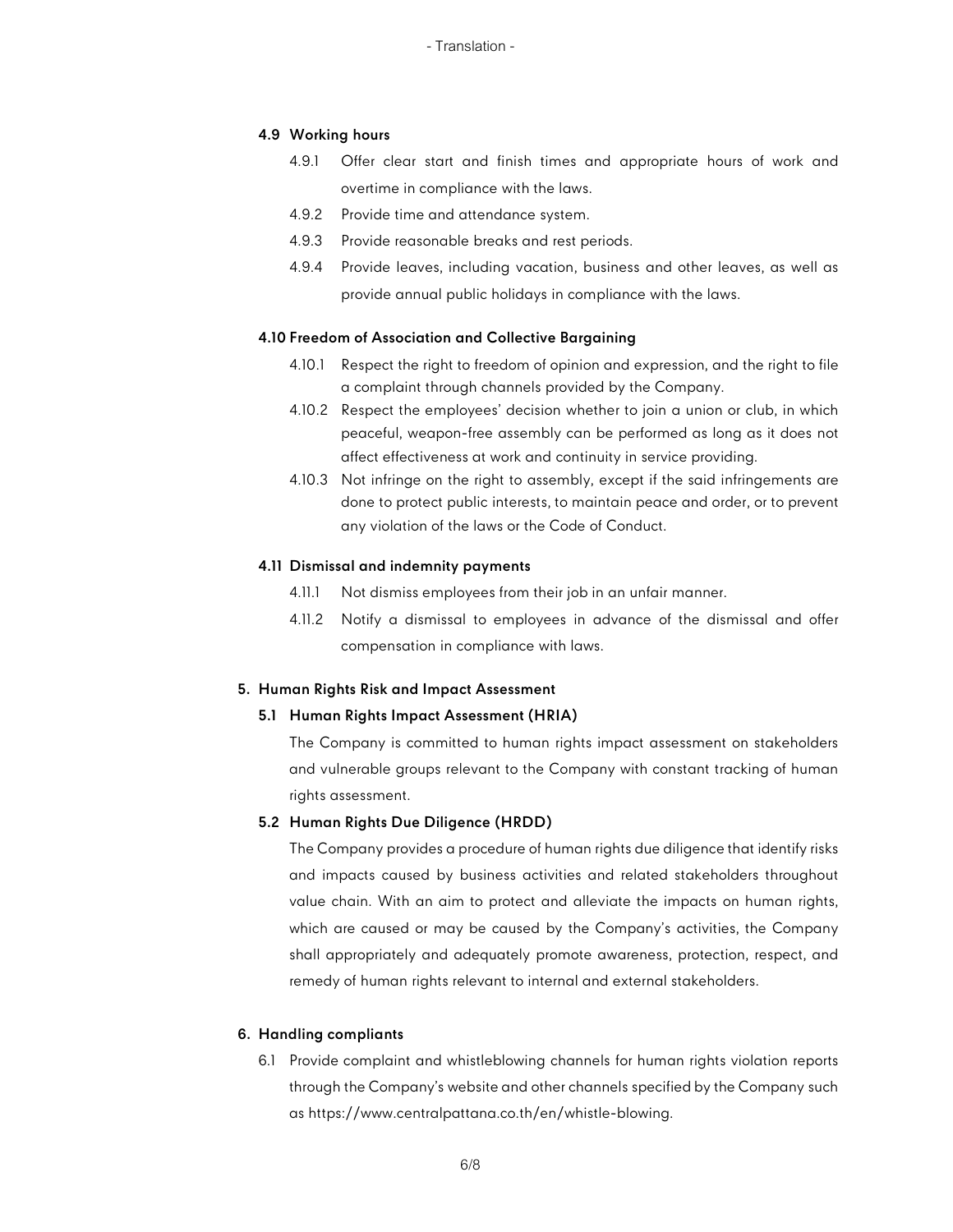- 6.2 Provide a procedure to verify information or complaints about human rights violation after receiving complaints from employees and/or stakeholders, as well as report the complaints to the executives for appropriate solution or alleviation of the impacts on human rights.
- 6.3 Conduct fair investigation and examination as well as protect the rights of employees and the Company's workers with fairness in compliance with the Code of Conduct.

## **7. Remedies for impacts**

- 7.1 Conduct Human Rights Impact Assessment and/or Human Rights Due Diligence (HRDD) in order to investigate the level of impacts on human rights that employees, business partners, customers, and community possibly get due to the Company's business activities, as well as to provide effective prevention, alleviation and remedies to affected parties.
- 7.2 Provide remedies taking into consideration the risk and impact level to the highly affected group as top priority which includes those affected by the activities unmanageable if not tackled immediately, followed by other affected groups.

## **8. Monitoring**

- 8.1 Regularly monitor, review, and assess risks and impacts on human rights, formulate an appropriate measure of risk management while each department is responsible for managing risks under their own responsibility, as well as encourage business partners and alliance to assess their operation results which includes labor and human rights issues.
- 8.2 Assign related departments to monitor cases of human rights violation and to do a relevant report in order to solve the problem.
- 8.3 Assign related departments to report human rights violation to the Audit and Corporate Governance Committee and the Board of Directors, respectively.

# **9. Public disclosure**

Disclosure of the Company's human rights performance is part of sustainability development reporting. The report is made available through the annual report (56-1 One Report) and the Company's website or other appropriate channels.

## **10.Recognition and significance**

The Company encourages the executives, employees, business partners, and alliance to be aware of their fundamental humain rights in such a way that they and their related parties shall be treated as well as jointly prevent human rights violation. In addition, the